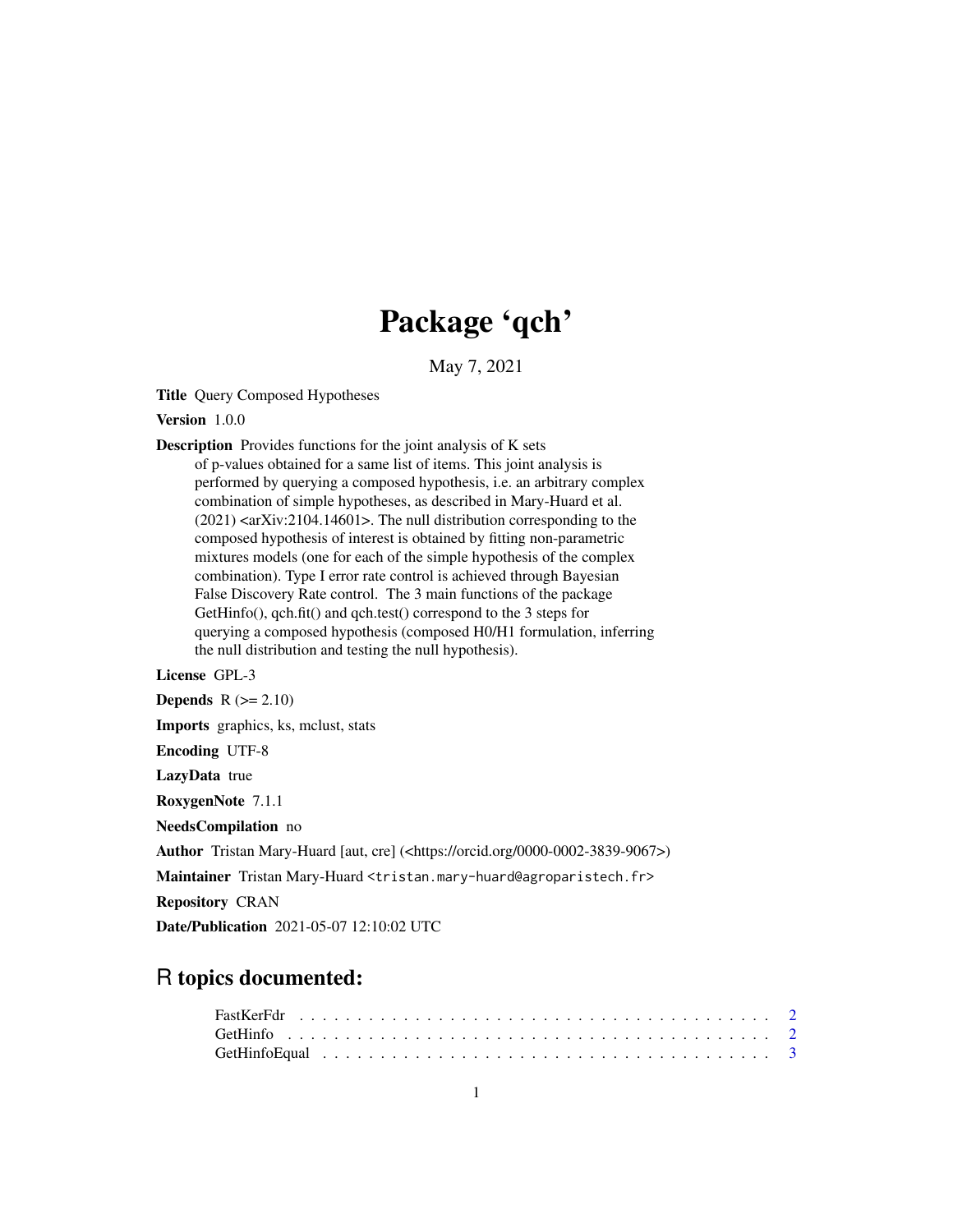<span id="page-1-0"></span>

| Index |  |  |  |  |  |  |  |  |  |  |  |  |  |  |  |  |  |  |  |  |  |  |
|-------|--|--|--|--|--|--|--|--|--|--|--|--|--|--|--|--|--|--|--|--|--|--|

FastKerFdr *FastKerFdr*

#### Description

FastKerFdr

#### Usage

```
FastKerFdr(Pval, p0 = NULL, plotting = FALSE, NbKnot = 1e+05, tol = 1e-05)
```
#### Arguments

| Pval     | a vector of p-values (corresponding to a p-value serie)              |
|----------|----------------------------------------------------------------------|
| p0       | a priori proportion of HO hypotheses                                 |
| plotting | boolean, should some diagnostic graphs be plotted. Default is FALSE. |
| NbKnot   | The (maximum) number of knot for the kde procedure. Default is 1e5   |
| tol      | a tolerance value for convergence. Default is 1e-5                   |

#### Value

A list of 3 objects. Object p0 is an estimate of the proportion of H0 hypotheses., tau is the vector of H1 posteriors. f1 is a numeric vector, each coordinate i corresponding to the evaluation of the H1 density at point pi, where pi is the ith p-value in Pval.

<span id="page-1-1"></span>

| Generate H0/H1 configurations and specify the ones corresponding to<br>GetHinfo<br>the composed H1 |  |
|----------------------------------------------------------------------------------------------------|--|
|----------------------------------------------------------------------------------------------------|--|

#### Description

Generate H0/H1 configurations and specify the ones corresponding to the composed H1

#### Usage

GetHinfo(Q, AtLeast, Consecutive = FALSE)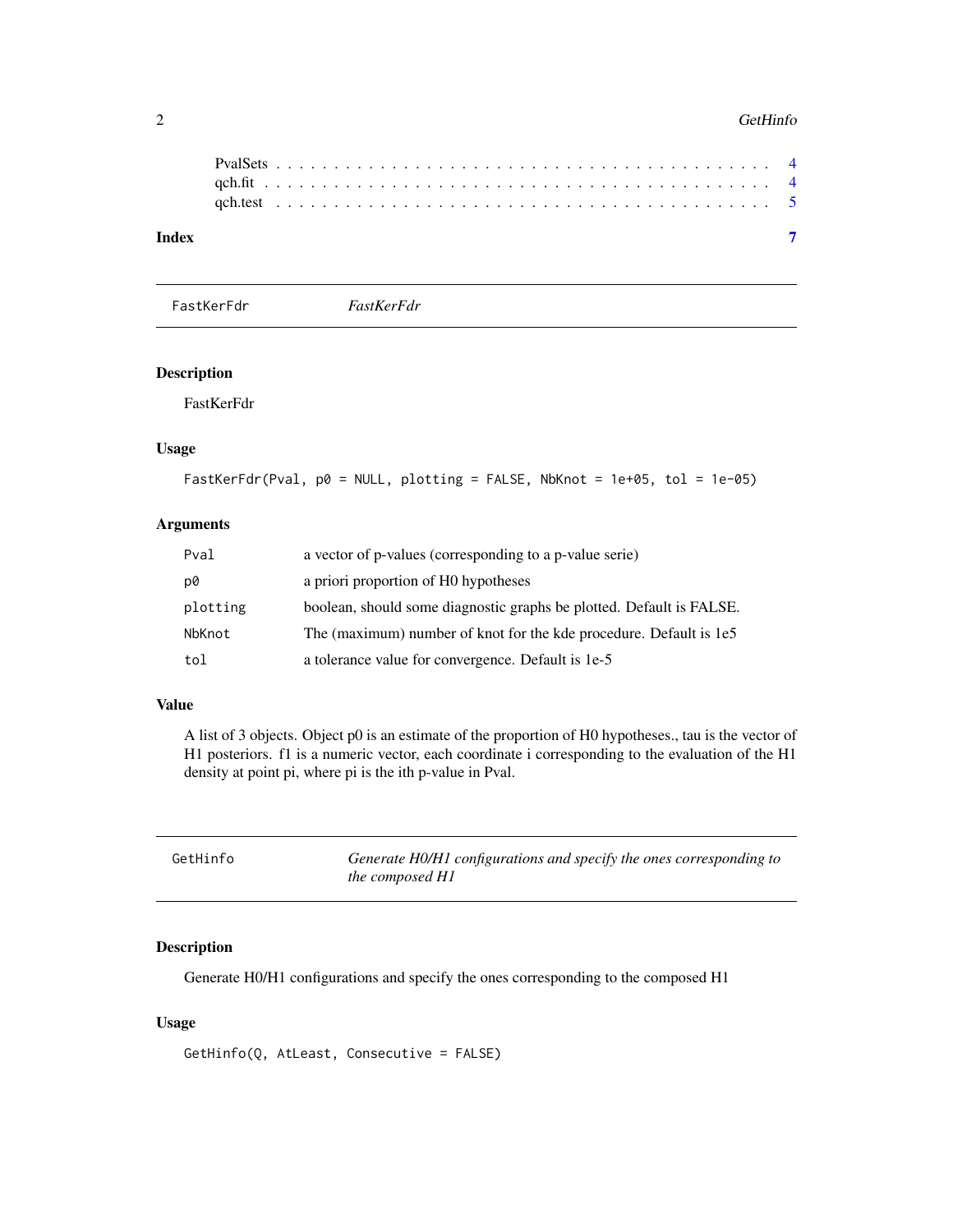#### <span id="page-2-0"></span>GetHinfoEqual 3

#### Arguments

| - 0         | number of test series to be combined                             |
|-------------|------------------------------------------------------------------|
| AtLeast     | How many H1 hypotheses at least for the item to be of interest?  |
| Consecutive | Should the significant test series be consecutive? Default=FALSE |

#### Value

A list of two objects 'Hconfig' and 'Hconfig.H1'. Hconfig is the list of all possible combination of H0 and H1 hypotheses among Q hypotheses tested. Hconfig.H1 is the vector of components of Hconfig that correspond to the 'AtLeast' specification.

#### See Also

[GetHinfoEqual\(\)](#page-2-1)

#### Examples

GetHinfo(4,2)

<span id="page-2-1"></span>

| GetHinfoEqual | Generate H0/H1 configurations and specify the ones corresponding to |
|---------------|---------------------------------------------------------------------|
|               | the composed H1                                                     |

#### Description

Generate H0/H1 configurations and specify the ones corresponding to the composed H1

#### Usage

GetHinfoEqual(Q, Equal, Consecutive = FALSE)

#### Arguments

| 0           | number of test series to be combined                             |
|-------------|------------------------------------------------------------------|
| Equal       | How many H1 hypotheses exactly for the item to be of interest?   |
| Consecutive | Should the significant test series be consecutive? Default=FALSE |

#### Value

A list of two objects 'Hconfig' and 'Hconfig.H1'. Hconfig is the list of all possible combination of H0 and H1 hypotheses among Q hypotheses tested. Hconfig.H1 is the vector of components of Hconfig that correspond to the 'Equal' specification.

#### See Also

[GetHinfo\(\)](#page-1-1)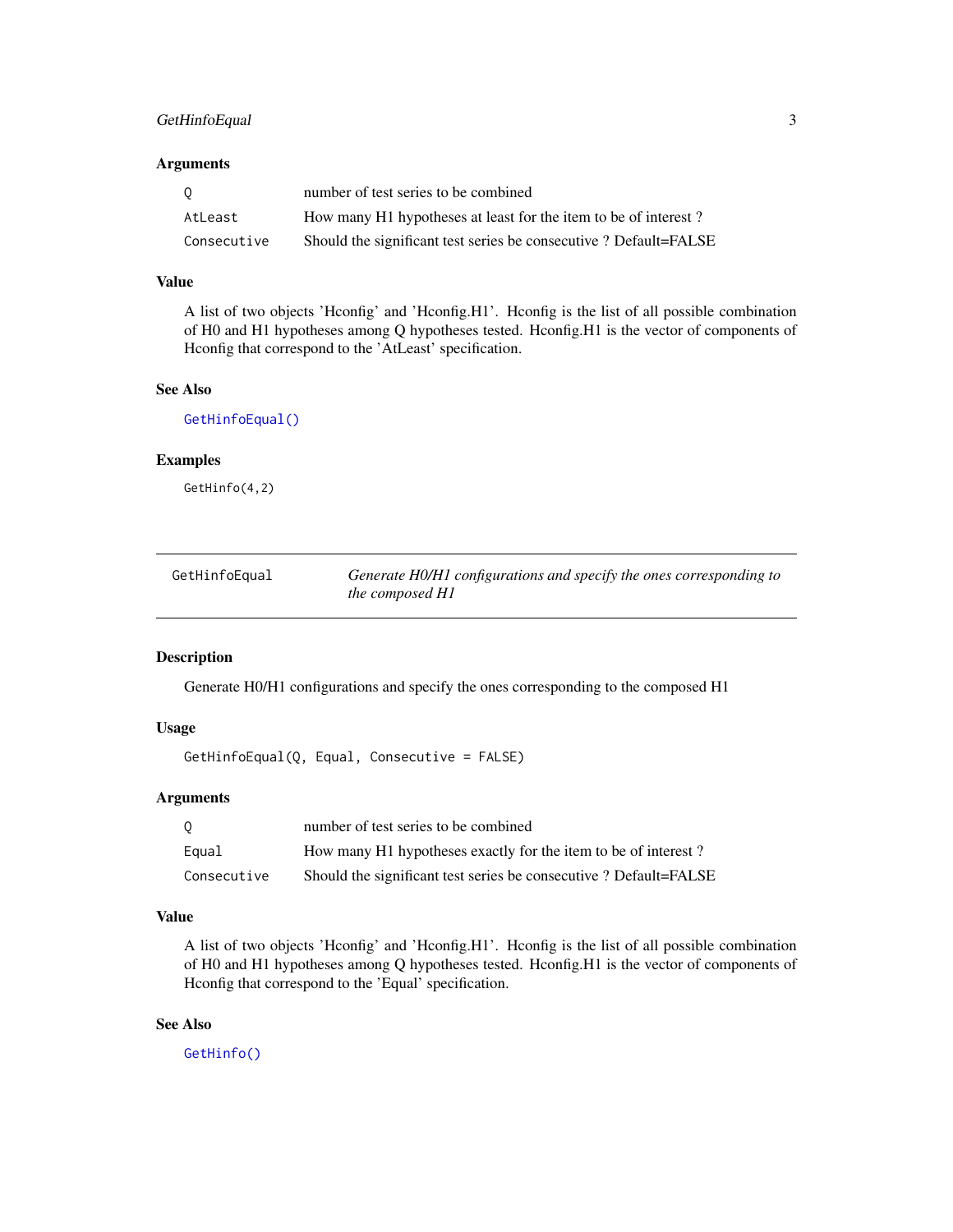#### <span id="page-3-0"></span>Examples

GetHinfoEqual(4,2)

PvalSets *Synthetic example to illustrate the main qch functions*

#### Description

PvalSets is a data.frame with 10,000 rows and 3 columns. Each row corresponds to an item, columns 'Pval1' and 'Pval2' each correspond to a test serie over the items, and column 'Class' provides the truth, i.e. if item i belongs to class 1 then the H0 hypothesis is true for the 2 tests, if item i belongs to class 2 (resp. 3) then the H0 hypothesis is true for the first (resp. second) test only, and if item  $i$ belongs to class 4 then both H0 hypotheses are false (for the first and the second test).

#### Usage

PvalSets

#### Format

A data.frame

<span id="page-3-1"></span>

qch.fit *Infer Hconfig posteriors*

#### Description

Infer Hconfig posteriors

#### Usage

```
qch.fit(pValMat, Hconfig, plotting = FALSE)
```
#### Arguments

| pValMat  | a matrix of p-values, each column corresponding to a p-value serie.    |
|----------|------------------------------------------------------------------------|
| Hconfig  | an Hoonfig list as generated by the GetHinfo() function.               |
| plotting | a boolean. Should some diagnostic graphs be plotted? Default is FALSE. |

#### Value

A list of 2 objects 'prior' and 'posterior'. Object 'prior' is a vector of estimated prior probabilities for each of the H-configurations. Object 'posterior' is a matrix providing for each item (in row) its posterior probability to belong to each of the H-configurations (in columns).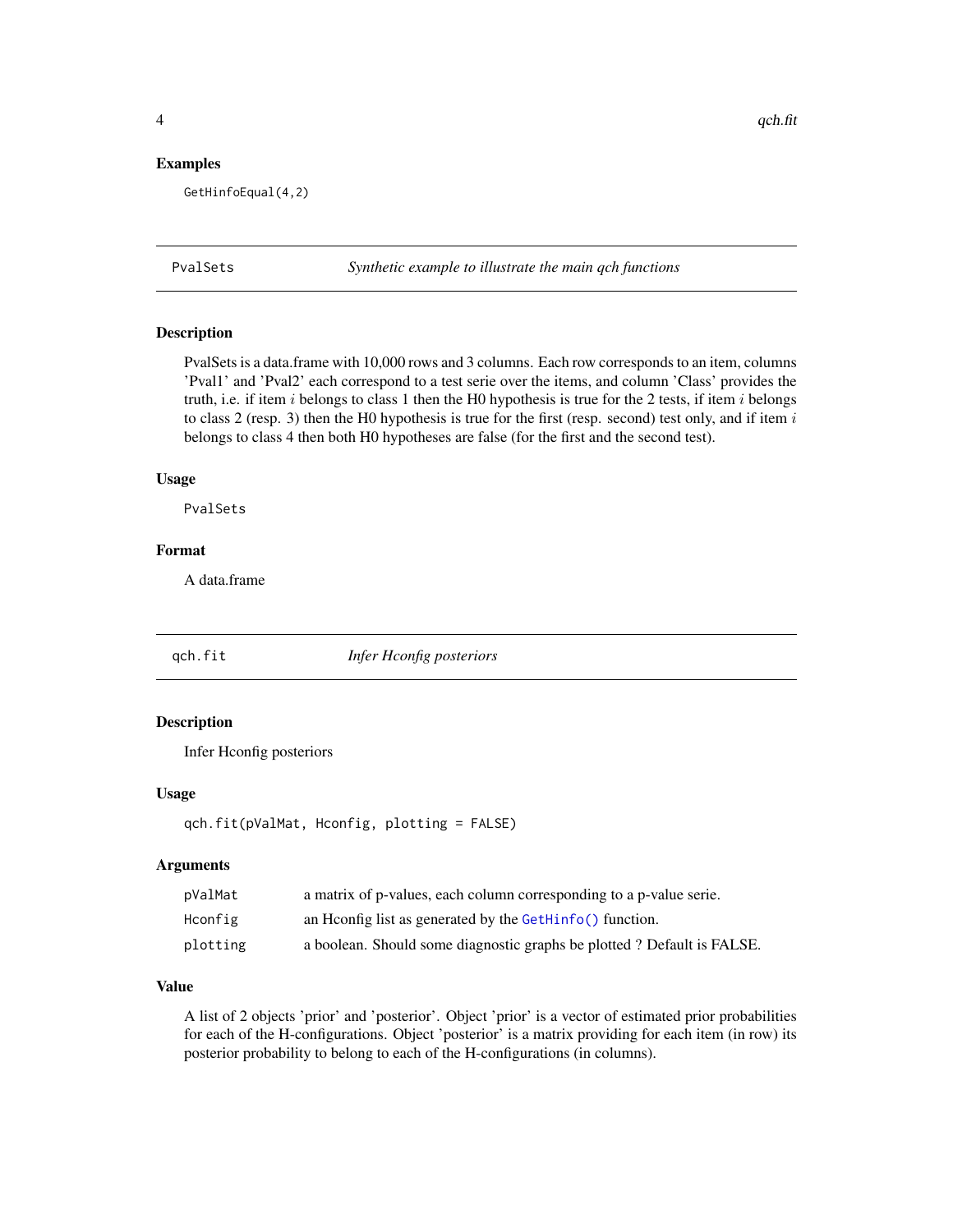#### <span id="page-4-0"></span>qch.test 5

#### Examples

```
data(PvalSets)
PvalMat <- as.matrix(PvalSets[,-3])
## Build the Hconfig objects
Q \le -2AtLeast <- 2
Hconfig <- GetHinfo(Q,AtLeast)$Hconfig
## Run the function
res.fit <- qch.fit(PvalMat,Hconfig)
## Display the prior of each class of items
res.fit$prior
## Display the first posteriors
head(res.fit$posterior)
```
qch.test *Perform composed hypothesis testing with FDR control*

#### Description

Perform composed hypothesis testing with FDR control

#### Usage

```
qch.test(posterior, Hconfig.H1, Alpha = 0.05)
```
#### Arguments

| posterior  | a matrix of posterior probabilities for each item to belong the different H-configurations,<br>as provided by the $\text{qch.fit}()$ function. |
|------------|------------------------------------------------------------------------------------------------------------------------------------------------|
| Hconfig.H1 | a list of H1 config. as created by the GetHinfo() function.                                                                                    |
| Alpha      | the nominal Type I error rate for FDR control.                                                                                                 |

#### Value

A list of 2 objects 'Rejection' and 'lFDR'. Object 'Rejection' is a vector providing for each item the result of the composed hypothesis test, after multiple testing correction. Object 'lFDR' is a vector providing for each item its local FDR estimate.

#### Examples

```
data(PvalSets)
PvalMat <- as.matrix(PvalSets[,-3])
Truth <- PvalSets[,3]
```
## Build the Hconfig objects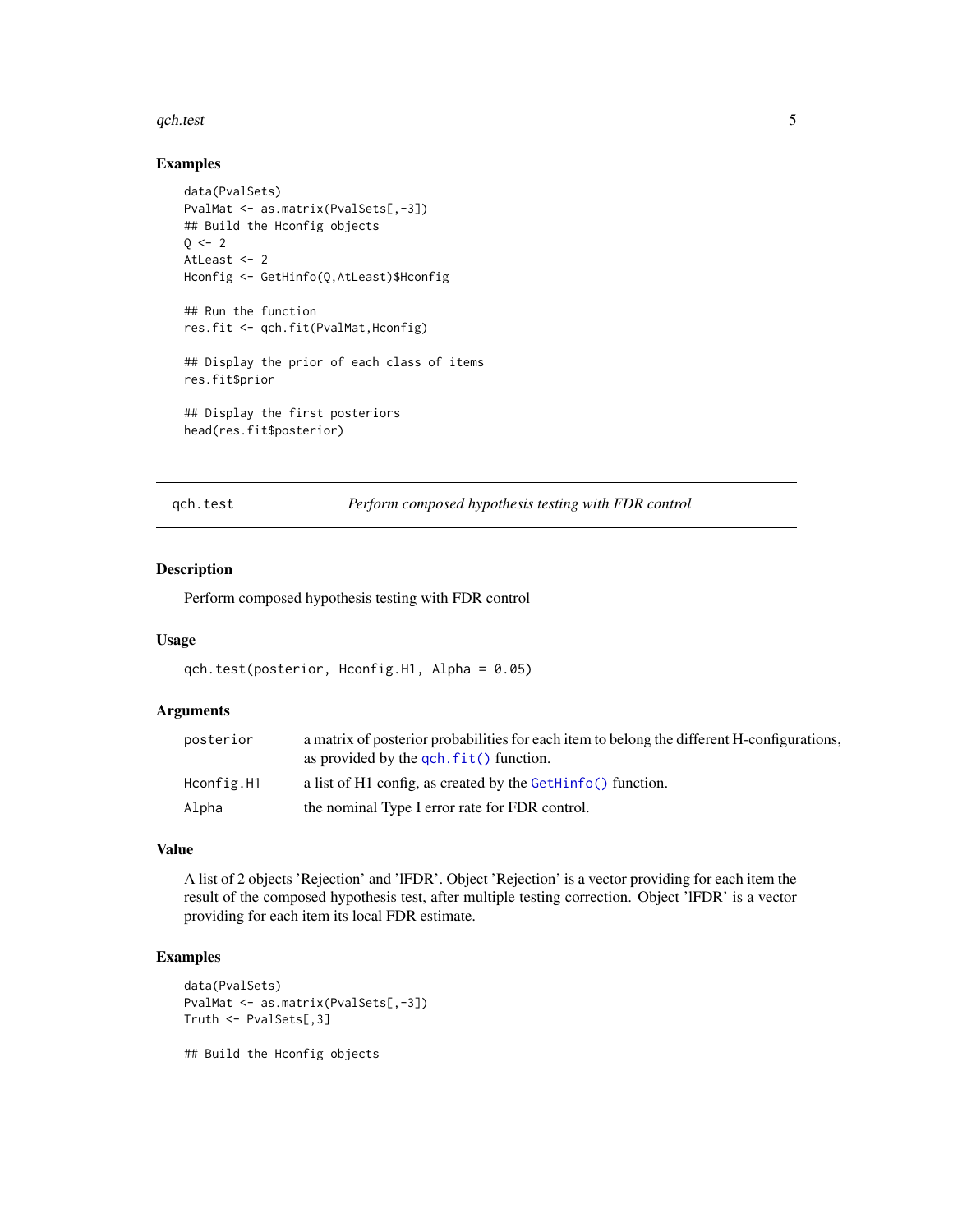#### 6 qch.test and the contract of the contract of the contract of the contract of the contract of the contract of the contract of the contract of the contract of the contract of the contract of the contract of the contract of

 $Q \le -2$ AtLeast <- 2 Hconfig <- GetHinfo(Q,AtLeast)\$Hconfig Hconfig.H1 <- GetHinfo(Q,AtLeast)\$Hconfig.H1

## Infer the posteriors res.fit <- qch.fit(PvalMat,Hconfig)

## Run the test procedure with FDR control res.test <- qch.test(res.fit\$posterior,Hconfig.H1) table(res.test\$Rejection,Truth==4)